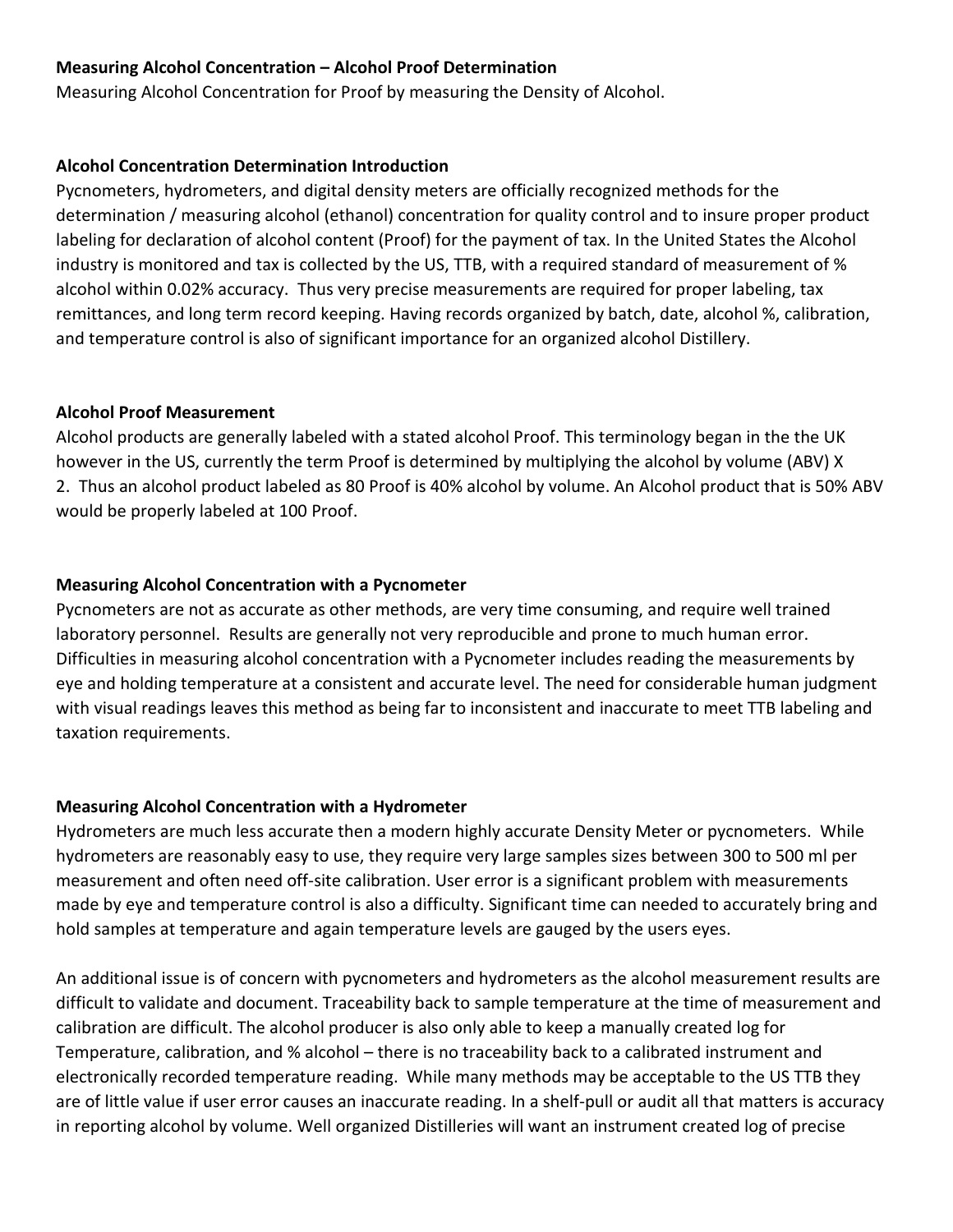temperature, latest calibration, % Alcohol by volume, Proof, batch number, product name, and date.

#### **Alcohol Concentration Determination with an Automatic Density Meter**

A highly accurate Digital Density Meter such as the Rudolph DDM 2911 Plus provides the easiest means to measure the density of an alcohol/water mixture and automatically converting this measurement into an alcohol concentration and Proof determination. The measurement is fast, accurate, and highly reproducible. Only 1 to 2 minutes time and an approximately 2 ml sample is required to yield an accuracy of ±0.01 % vol/vol alcohol. This accuracy exceeds the US TTB required accuracy of 0.02%

Measuring Alcohol Concentration requires minimal Operator training using the DDM 2911 Plus Density Meter as the most common error of bubbles in the sample has been eliminated. The DDM 2911 Plus Density Meter gives the operator excellent visibility of the entire Oscillating Glass U-Tube to easily detect bubbles, and thus easily avoid inaccurate measurements. Alcohol measurements require very high precision and the presence of even the very smallest of bubbles will alter that precision greatly. However, Rudolph Research Analytical's exclusive VideoView™ ensures each sample is loaded into the density meter bubble free. The U-Tube that contains the sample is clearly displayed at 2-10X magnification so the operator can clearly see even the smallest bubble. The operator can view the U-Tube while loading the sample then magnify the view up to 10X if needed. In addition the user may use the scanning feature to examine the entire U-Tube before measuring.

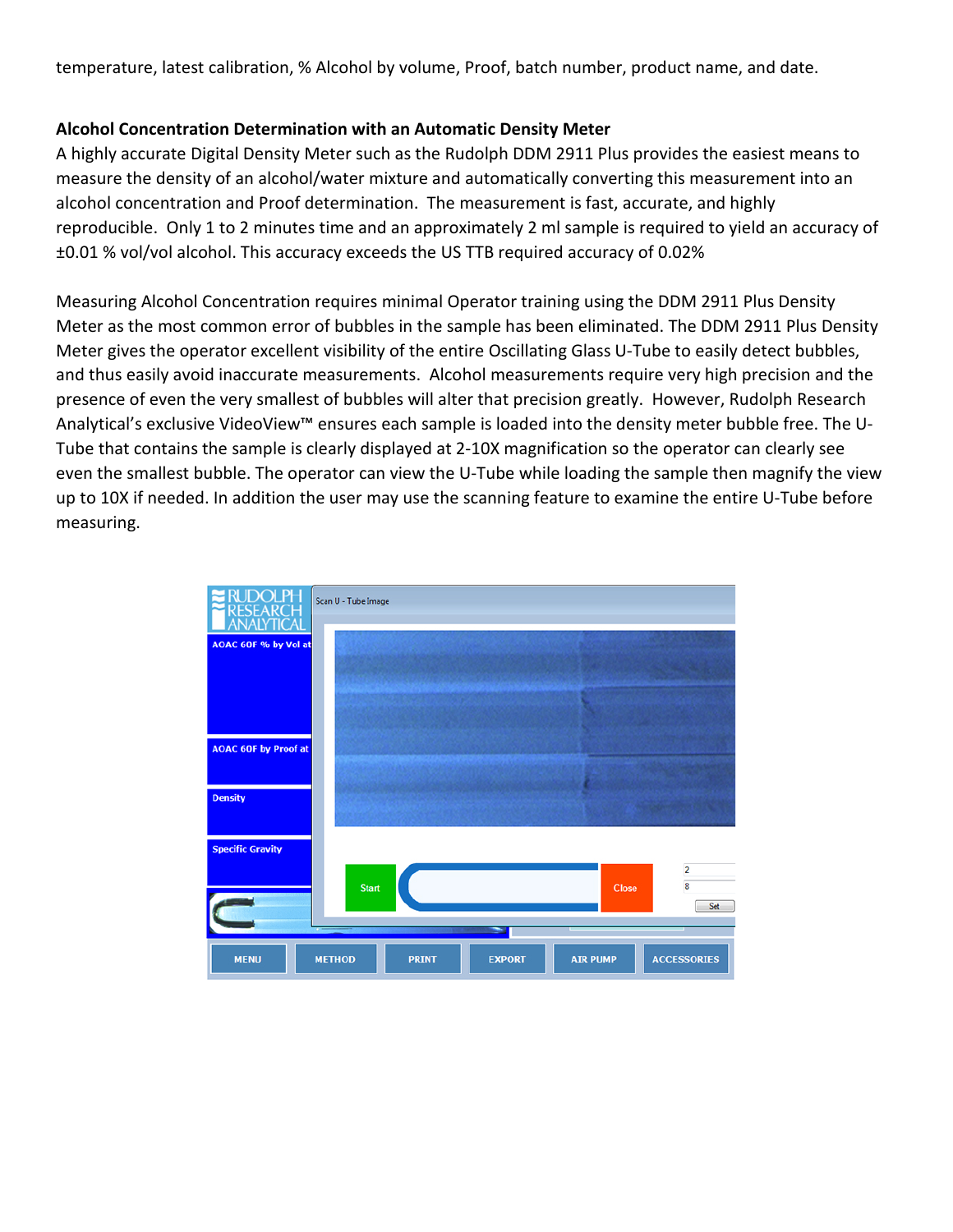| <b>Method Management</b>    |             |                                       |
|-----------------------------|-------------|---------------------------------------|
| <b>NAME</b>                 | <b>TYPE</b> | <b>ADD</b>                            |
| <b>AOAC Ethanol</b>         | Factory     | <b>COPY</b>                           |
| <b>Brix</b>                 | Factory     |                                       |
| Crude Oil                   | Factory     | <b>HIDE</b>                           |
| <b>Density</b>              | Factory     |                                       |
| <b>Density Continuous</b>   | Factory     | <b>RENAME</b>                         |
| Density through Temperature | Factory     |                                       |
| <b>Density VC</b>           | Factory     | <b>VIEW</b>                           |
| <b>Factory QC Testing</b>   | Factory     |                                       |
| <b>Fuel Oil</b>             | Factory     | <b>RESULTS</b>                        |
| Lubricants                  | Factory     |                                       |
| <b>OIML Ethanol</b>         | Factory     | <b>METHOD</b><br><b>CONFIGURATION</b> |
|                             |             | <b>CLOSE</b>                          |

# **Alcohol % Determination – Density Meter Procedure**

The DDM 2911 Plus is loaded for measurements by injecting a small 1 ml to 2 ml sample with a syringe. The temperature of this sample will be controlled automatically to within ±0.03 ºC of the required measurement temperature. The DDM 2911 Plus Density Meter will then accurately measure the sample's density and automatically perform the conversion of density, to alcohol concentration using one or more of the officially recognized alcohol tables; most often OIML, AOAC, or IUPAC. Alcohol concentrations may be determined in the full range of 0 to 100% with a single measurement. Units of concentration may be % vol/vol, %m/m, %wt/wt, or ºProof. The measurement results are displayed on the large 10.4 inch color Touch-Screen and may be saved locally or to any defined location on your network. The results may also be sent to any networked printer and can be used to generate a certificate of analysis, with your logo. Sample identification may be input manually or by the use of a bar code scanner or accessory keyboard. Additionally, the DDM 2911 Plus may be set in the "Multiple Measurement" mode whereas the same sample can automatically be measured any number of times as defined by the user and full statistical data of these measurement results will also be available on the display, can be printed out, and or saved on your network.

# **Easy Integration with your Distillery and network storage.**

The DDM 2911 Plus utilizes the Windows 7™ Embeded Operating System which offers the user several advantages. Since the OS is Embedded it is impervious to malware or viruses as it cannot be overwritten or changed. The Windows 7™ environment is very much like a PC making it both familiar and easy to use. Additionally the DDM 2911 Plus can export files in a variety of popular formats such as text, PDF, and